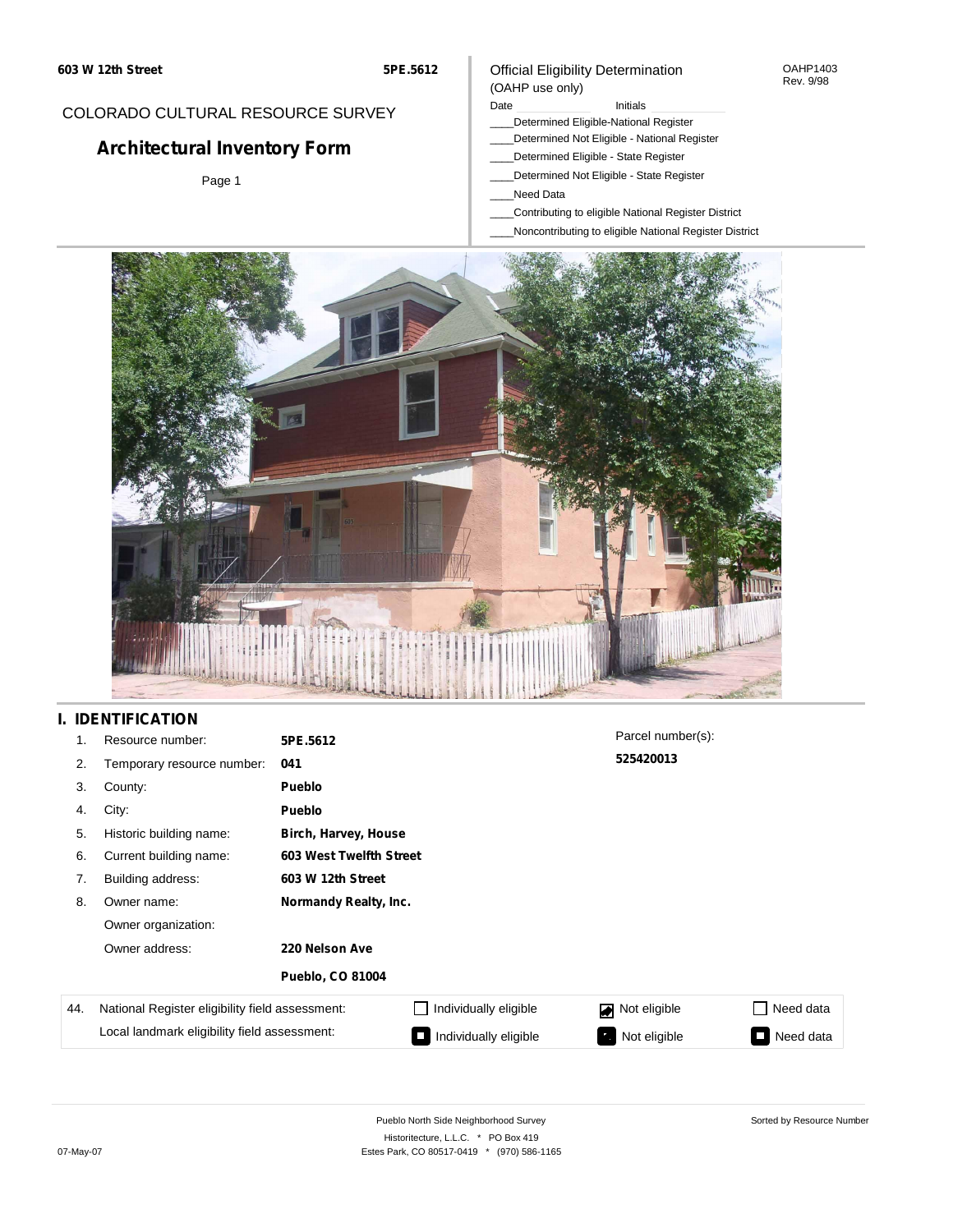Sorted by Resource Number

# **Architectural Inventory Form**

Page 2

### **II. GEOGRAPHIC INFORMATION**

| 9.  | P.M.                | 6th |     |    |           | Township:              |                         | <b>20S</b>                        |    |               |           | Range:            | 65W |         |
|-----|---------------------|-----|-----|----|-----------|------------------------|-------------------------|-----------------------------------|----|---------------|-----------|-------------------|-----|---------|
|     |                     | NE  | 1/4 | of | <b>SW</b> | 1/4                    | of <b>NW</b>            | 1/4                               | οf | <b>SE</b> 1/4 |           | of Section        |     | 25      |
| 10. | UTM reference zone: |     |     |    | 13        |                        |                         |                                   |    |               |           |                   |     |         |
|     | Easting:            |     |     |    |           | 533719                 |                         |                                   |    |               | Northing: |                   |     | 4236531 |
| 11. | USGS quad name:     |     |     |    |           |                        | <b>Northeast Pueblo</b> |                                   |    |               | Scale:    |                   |     | 7.5     |
|     | Year:               |     |     |    |           | 1974)                  |                         | 1961 (Photorevised 1970 and       |    |               |           |                   |     |         |
| 12. | $Lot(s)$ :          |     |     |    |           |                        |                         | south 70 feet of Lot 16; Block 42 |    |               |           |                   |     |         |
|     | Addition:           |     |     |    |           | <b>County Addition</b> |                         |                                   |    |               |           | Year of addition: |     | 1869    |

13. Boundary description and justification:

The boundary, as described above, contains but does not exceed the land historically associated with this property.

Metes and bounds exist:

П

#### **III. ARCHITECTURAL DESCRIPTION**

| 14. | Building plan (footprint, shape):    | <b>Rectangular Plan</b>              |                       |
|-----|--------------------------------------|--------------------------------------|-----------------------|
|     | Other building plan descriptions:    |                                      |                       |
| 15. | Dimensions in feet (length x width): | 1,089 square feet                    |                       |
| 16. | Number of stories:                   | $\mathbf{2}$                         |                       |
| 17. | Primary external wall material(s):   | <b>Stucco</b><br><b>Wood/Shingle</b> | Other wall materials: |
| 18. | Roof configuration:                  | <b>Hipped Roof</b>                   |                       |
|     | Other roof configurations:           |                                      |                       |
| 19. | Primary external roof material:      | <b>Asphalt Roof/Composition Roof</b> |                       |
|     | Other roof materials:                |                                      |                       |
| 20. | Special features:                    | Fence                                |                       |
|     |                                      | Chimney                              |                       |
|     |                                      | Porch                                |                       |
|     |                                      | <b>Roof Treatment/Dormer</b>         |                       |
|     |                                      | <b>Window/Stained Glass</b>          |                       |

#### 21. General architectural description:

Oriented to the south, this house rests on a sandstone foundation, covered in tan-painted stucco, with 2-light, hopper basement windows. Tan-painted stucco also clads the exterior walls of the first story. Brown-painted, square-cut wood shingles cover all exterior wall surfaces above the first floor. Windows are generally 1-over-1-light, double-hung sash, with green-painted wood frames and surrounds. The surrounds have projecting cornices. The east end of the front (south) facade's first story has a 1-over-1-light window with a narrow upper sash. In the opposite end of the façade is a square window opening hosting a stained-glass sash depicting a diamond framed in squares. Above this window, in the second story, is a single-light awning or hopper window. A shed-roofed porch spans nearly the entire front (south) façade. It has a concrete floor and black, wrought-iron supports. Approaching the porch west of center are 5 concrete steps. The principal doorway opens west of center in the façade. It hosts a green-painted, 2-panel, glass-in-wood-frame door, with a projecting locking rail. Beneath this rail is an embossed floral motif. Above the door is a transom. A two-story, shed-roof porch protrudes from the north end of the east elevation. A band of 1-over-1-light, aluminum-frame windows encloses the first story, while a band of single-light awning or hopper windows encloses the second story. A green-painted, wood slab door opens in the north-facing end of the porch. An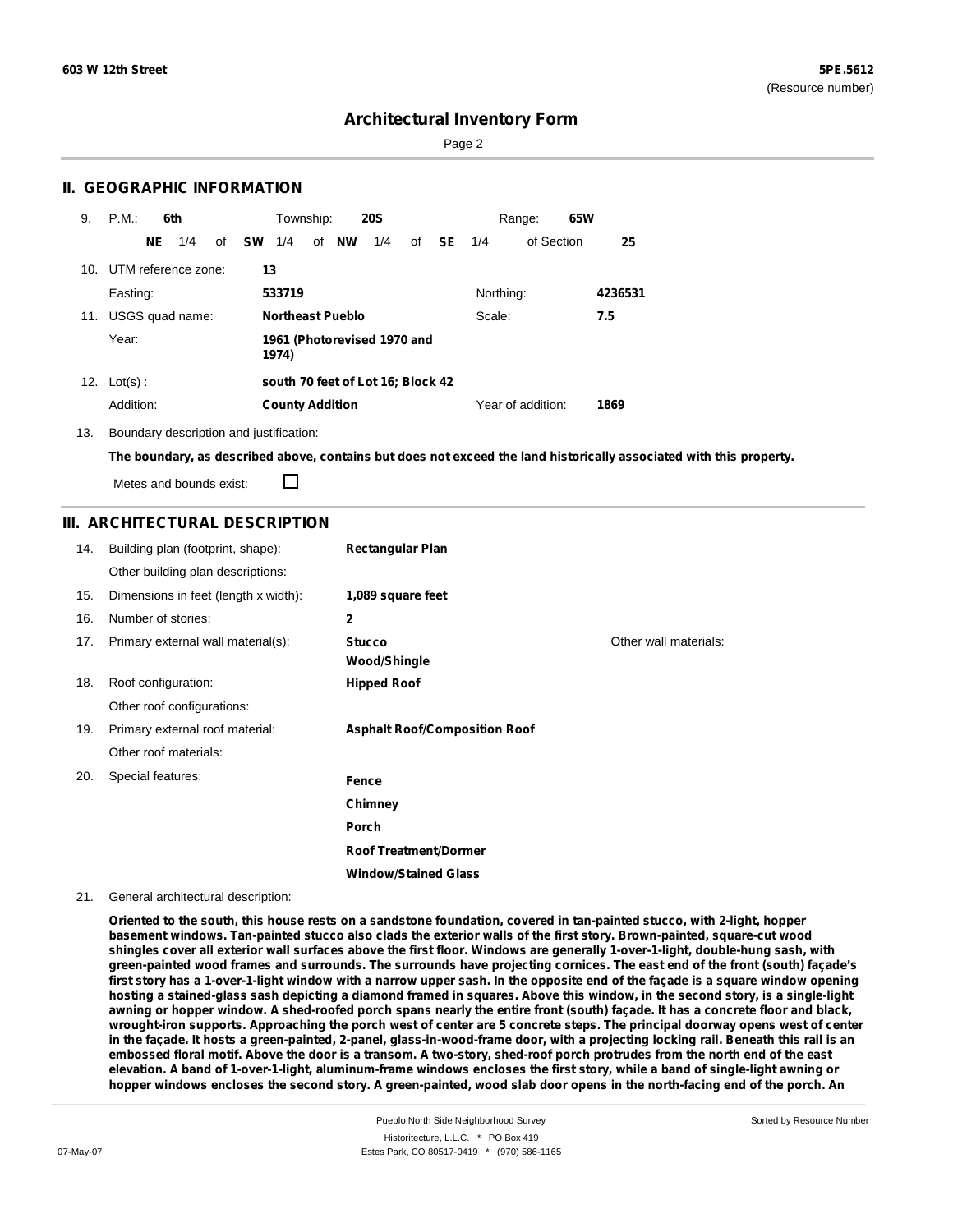Page 3

identical door appears on the west end of the rear (north) elevation's second story. It provides access to a green-painted wood staircase, which descends to the east. Green, asphalt shingles cover the centrally hipped main roof and all other roof surfaces. Hipped-roof dormers, hosting paired, 1-over-1-light windows, protrude from the roof's east- and south-facing slopes. A red brick chimney emerges from the edge of the roof's north-facing slope, while the remnants of another chimney, now largely collapsed above the roofline, appear near the apex of the roof. Evenly spaced, shaped brackets appear beneath the eaves.

22. Architectural style: **No Style**

Other architectural styles:

Building type:

**Foursquare**

23. Landscape or special setting features:

This property is located on terrain sloping downward from north to south, with an elevation of around 4,700 feet above mean sea level. The neighborhood features modest, one- and two-story houses. This property is situated on the northwest corner of West 12th and North Elizabeth streets. Running parallel to both streets is a sidewalk of pink-colored sandstone. A grasscovered strip separates the sidewalk from the street. A planted grass yard, with mature landscaping, surrounds the house. **Delimiting the south and east sides of the property is a white-painted, wood picket fence.**

24. Associated buildings, features or objects: **No associated buildings identified.**

### **IV. ARCHITECTURAL HISTORY**

| 25. | Date of Construction:  | Estimate:                                                                                                                         | 1905                             | Actual:                                                                                       |  |  |  |  |
|-----|------------------------|-----------------------------------------------------------------------------------------------------------------------------------|----------------------------------|-----------------------------------------------------------------------------------------------|--|--|--|--|
|     | Source of Information: | Pueblo City Directory. Pueblo, Co.; Salt Lake City; Kansas City, Mo.; and others: R.L. Polk &<br>Co. consulted 1886 through 2003. |                                  |                                                                                               |  |  |  |  |
| 26. | Architect:             | unknown                                                                                                                           |                                  |                                                                                               |  |  |  |  |
|     | Source of information: |                                                                                                                                   |                                  |                                                                                               |  |  |  |  |
| 27. | Builder:               | unknown                                                                                                                           |                                  |                                                                                               |  |  |  |  |
|     | Source of information: |                                                                                                                                   |                                  |                                                                                               |  |  |  |  |
| 28. | Original Owner:        | <b>Harvey Birch</b>                                                                                                               |                                  |                                                                                               |  |  |  |  |
|     | Source of information: |                                                                                                                                   | Co. consulted 1886 through 2003. | Pueblo City Directory. Pueblo, Co.; Salt Lake City; Kansas City, Mo.; and others: R.L. Polk & |  |  |  |  |

29. Construction history:

According to Pueblo County tax records, this building was constructed in 1926. However, city directories and Sanborn insurance maps suggest that this building existed around 1905. An analysis of the form, style, and materials corroborates a circa 1905 date of construction. The original porch appears to have been replaced and stucco applied to the first-floor masonry **walls after at least 1955.**

30. Location: **original** Date of move(s):

## **V. HISTORICAL ASSOCIATIONS**

| 31. Original use(s):     | <b>Single Dwelling</b>            |
|--------------------------|-----------------------------------|
| 32. Intermediate use(s): | <b>Multiple Dwelling</b>          |
| 33. Current use(s):      | Vacant/Not in Use                 |
| 34. Site type(s):        | <b>Boarding House, Apartments</b> |

35. Historical background:

This house was constructed around 1905, and its first owner was Harvey Birch, proprietor of the Pueblo Livery Stable. He was born in January 1856 in Missouri. In 1882, he married his wife, Martha, who was born in Ohio in September 1860. Their children **were Samuel C. Birch and Anne E. Birch.**

From around 1919 until about 1944, the owner and resident was Lida M. Ellington. She was a member of the Seventh Day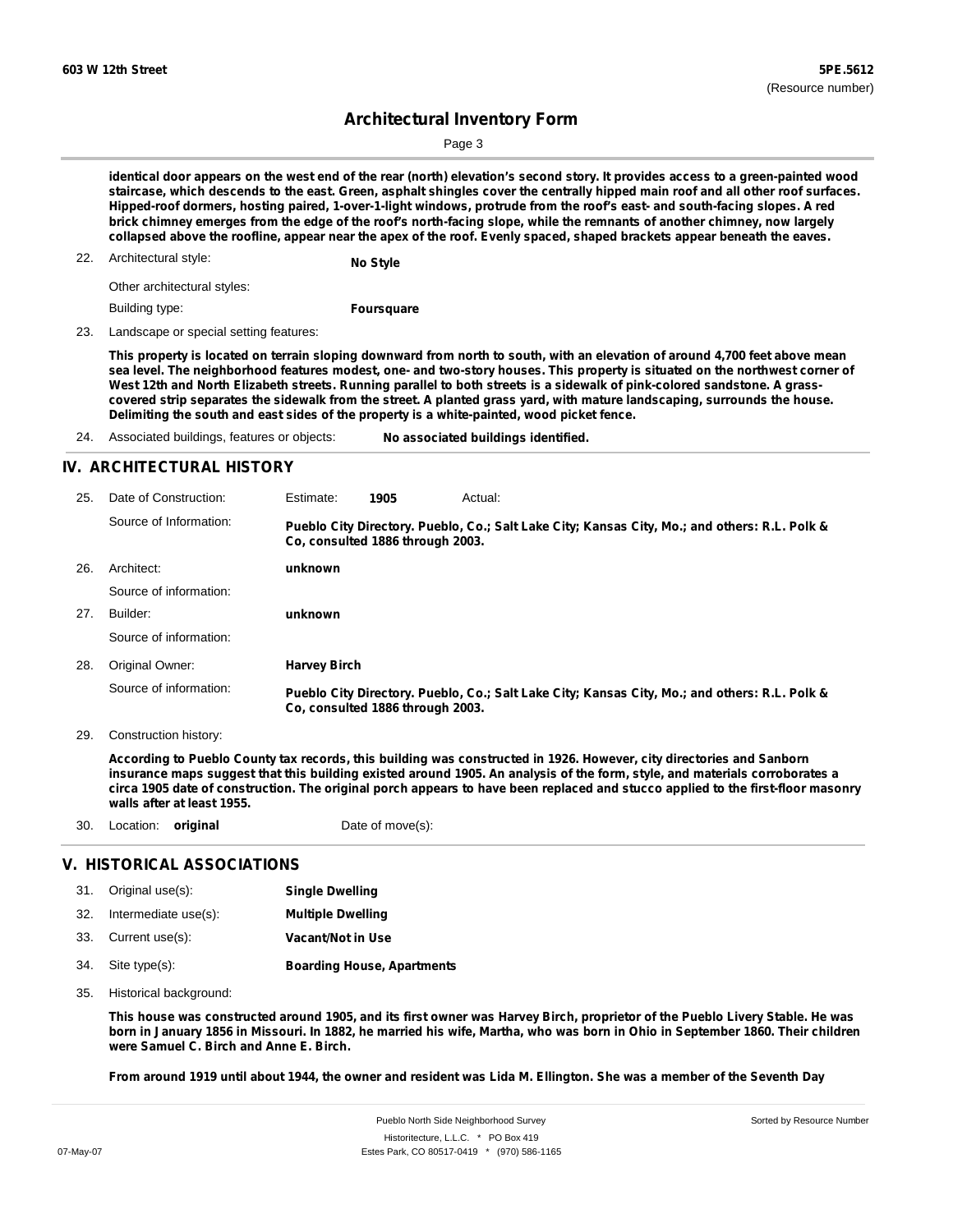Page 4

Adventist church. Ellington appears to have operated a boarding house at this address. She died on July 18, 1948.

Nora A. Babin owned this house and resided here briefly around 1945, continuing to operate it as a boarding house. Around 1946, the owner and resident was John H. Boyd. He came to Pueblo from Fowler, Colorado, in 1927. Boyd operated the downtown De Soto Hotel until his retirement in 1945, purchasing this property shortly afterwards. With his wife, Phyllis M. Boyd, John had three daughters: Mrs. D.R. Mitchell, Mrs. Clyde Storm, and Mrs. Dudley O. Rae. Boyd appears to have resided **here until shortly before his death in January 1952.**

By 1960, this property is listed as an apartment building in Pueblo city directories. M.P. Battiste and D. and B. Robinson purchased this property in 1968, selling it to Gary C. Wright in 1989. Shirley Trujillo and J. Urioste bought the house and lot from Wright in 1991. During this time, the house appears to have been converted from apartments into a group care home and/or retirement home. Normandy Realty, Inc., the current owner, bought the property from Trujillo and Urioste in 2004. The **house was vacant and on the market at the time of this survey.**

36. Sources of information:

**Pueblo County Office of Tax Assessor. Property information card [internet].**

**Pueblo City Directory. Pueblo, Co.; Salt Lake City; Kansas City, Mo.; and others: R.L. Polk & Co, consulted 1886 through 2003.**

**"Boyd (John H.)" [obituary]. Pueblo Chieftain, 17 January 1952, p. 7.**

**"Ellington (Lida M.)" [obituary]. Pueblo Chieftain, 20 July 1948, p. 12.**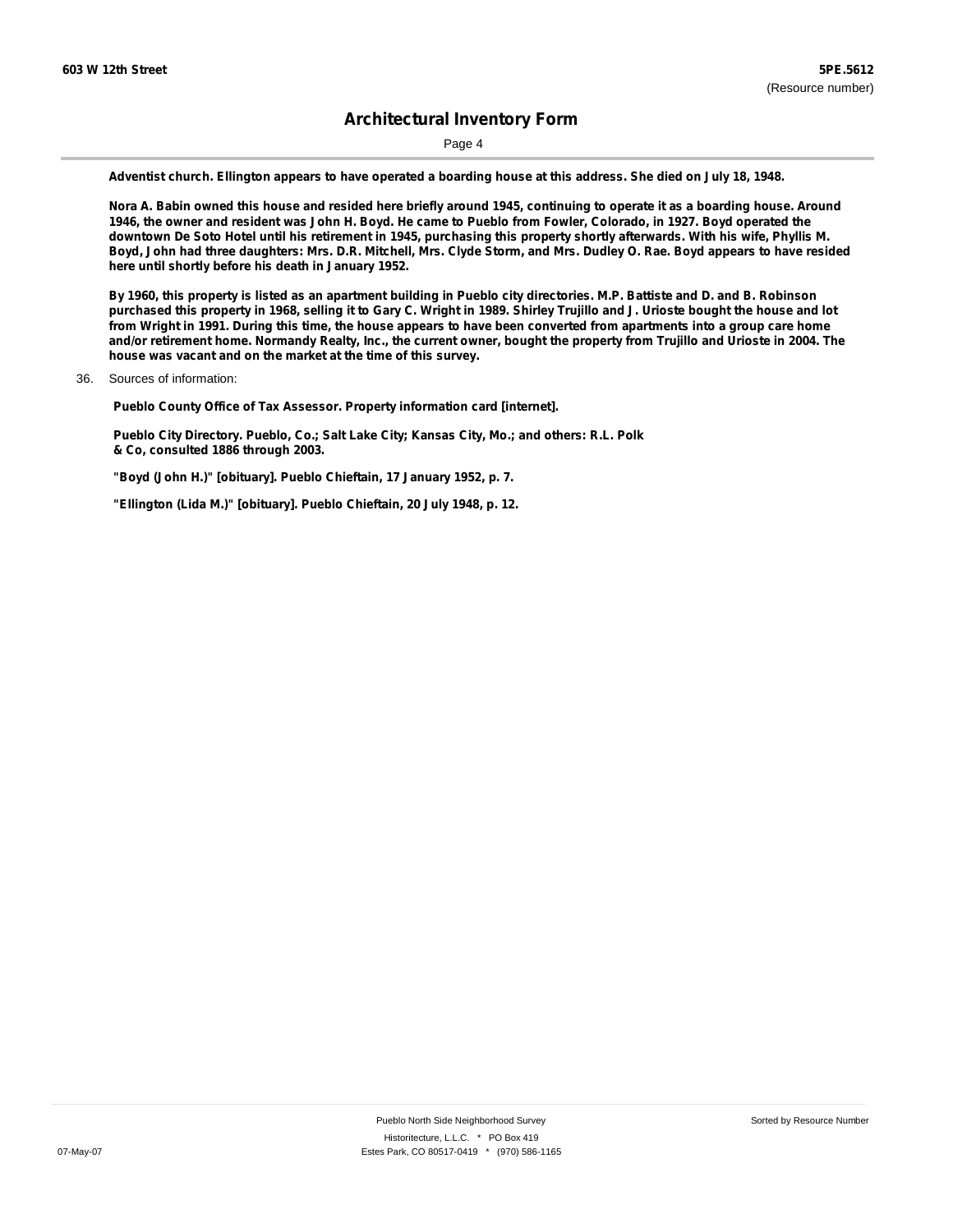۰

Sorted by Resource Number

# **Architectural Inventory Form**

Page 5

|     | <b>VI. SIGNIFICANCE</b>                                                                                                                                                                                                                                                               |  |  |  |  |  |  |  |
|-----|---------------------------------------------------------------------------------------------------------------------------------------------------------------------------------------------------------------------------------------------------------------------------------------|--|--|--|--|--|--|--|
| 37. | Local landmark designation:<br>Yes $\Box$<br>No.                                                                                                                                                                                                                                      |  |  |  |  |  |  |  |
|     | Designation authority:                                                                                                                                                                                                                                                                |  |  |  |  |  |  |  |
|     | Date of designation:                                                                                                                                                                                                                                                                  |  |  |  |  |  |  |  |
| 38. | Applicable National Register criteria:                                                                                                                                                                                                                                                |  |  |  |  |  |  |  |
|     | A. Associated with events that have made a significant contribution to the broad pattern of our history.<br>l 1                                                                                                                                                                       |  |  |  |  |  |  |  |
|     | $\Box$<br>B. Associated with the lives of persons significant in our past.                                                                                                                                                                                                            |  |  |  |  |  |  |  |
|     | C. Embodies the distinctive characteristics of a type, period, or method of construction, or represents the work<br>◙<br>of a master, or that possess high artistic values, or represents a significant and distinguished entity whose<br>components may lack individual distinction. |  |  |  |  |  |  |  |
|     | D. Has yielded, or may be likely to yield, information important in history or prehistory.                                                                                                                                                                                            |  |  |  |  |  |  |  |
|     | Qualifies under Criteria Considerations A through G (see manual).                                                                                                                                                                                                                     |  |  |  |  |  |  |  |
|     | Does not meet any of the above National Register criteria.                                                                                                                                                                                                                            |  |  |  |  |  |  |  |
|     | <b>Pueblo Standards for Designation:</b>                                                                                                                                                                                                                                              |  |  |  |  |  |  |  |
|     | <u>1a. History</u>                                                                                                                                                                                                                                                                    |  |  |  |  |  |  |  |
|     | Have direct association with the historical development of the city, state, or nation; or                                                                                                                                                                                             |  |  |  |  |  |  |  |
|     | 1b. History<br>Be the site of a significant historic event; or<br>$\mathcal{L}_{\mathcal{A}}$                                                                                                                                                                                         |  |  |  |  |  |  |  |
|     | <u>1c. History</u>                                                                                                                                                                                                                                                                    |  |  |  |  |  |  |  |
|     | Have direct and substantial association with a person or group of persons who had influence on society.<br>$\blacksquare$                                                                                                                                                             |  |  |  |  |  |  |  |
|     | 2a. Architecture                                                                                                                                                                                                                                                                      |  |  |  |  |  |  |  |
|     | Embody distinguishing characteristics of an architectural style or type; or<br>$\overline{\phantom{a}}$                                                                                                                                                                               |  |  |  |  |  |  |  |
|     | <u>2b. Architecture</u>                                                                                                                                                                                                                                                               |  |  |  |  |  |  |  |
|     | Be a significant example of the work of a recognized architect or master builder, or<br>$\overline{\phantom{a}}$                                                                                                                                                                      |  |  |  |  |  |  |  |
|     | <b>2c. Architecture</b>                                                                                                                                                                                                                                                               |  |  |  |  |  |  |  |
|     | Contain elements of architectural design, engineering, materials, craftsmanship, or artistic merit which represent a<br>О<br>significant or influential innovation;                                                                                                                   |  |  |  |  |  |  |  |
|     | 2d. Architecture                                                                                                                                                                                                                                                                      |  |  |  |  |  |  |  |
|     | Portray the environment of a group of people or physical development of an area of the city in an era of history<br>$\Box$<br>characterized by a distinctive architectural style.                                                                                                     |  |  |  |  |  |  |  |
|     | 3a. Geography                                                                                                                                                                                                                                                                         |  |  |  |  |  |  |  |
|     | Have a prominent location or be an established, familiar, and orienting visual feature of the contemporary city, or<br>П                                                                                                                                                              |  |  |  |  |  |  |  |
|     | 3b. Geography                                                                                                                                                                                                                                                                         |  |  |  |  |  |  |  |
|     | Promote understanding and appreciation of Pueblo's environment by means of distinctive physical characteristics<br>or rarity; or                                                                                                                                                      |  |  |  |  |  |  |  |
|     | 3c. Geography<br>Make a special contribution to Pueblo's distinctive character.<br>$\overline{\phantom{a}}$                                                                                                                                                                           |  |  |  |  |  |  |  |
|     | <b>Not Applicable</b>                                                                                                                                                                                                                                                                 |  |  |  |  |  |  |  |
|     | Does not meet any of the above Pueblo landmark criteria.<br>$\sim$                                                                                                                                                                                                                    |  |  |  |  |  |  |  |
| 39. | Area(s) of Significance:<br><b>Architecture</b>                                                                                                                                                                                                                                       |  |  |  |  |  |  |  |
| 40. | Period of Significance:<br>ca. 1905                                                                                                                                                                                                                                                   |  |  |  |  |  |  |  |
| 41. | National:<br>Level of significance:<br>State<br>Local                                                                                                                                                                                                                                 |  |  |  |  |  |  |  |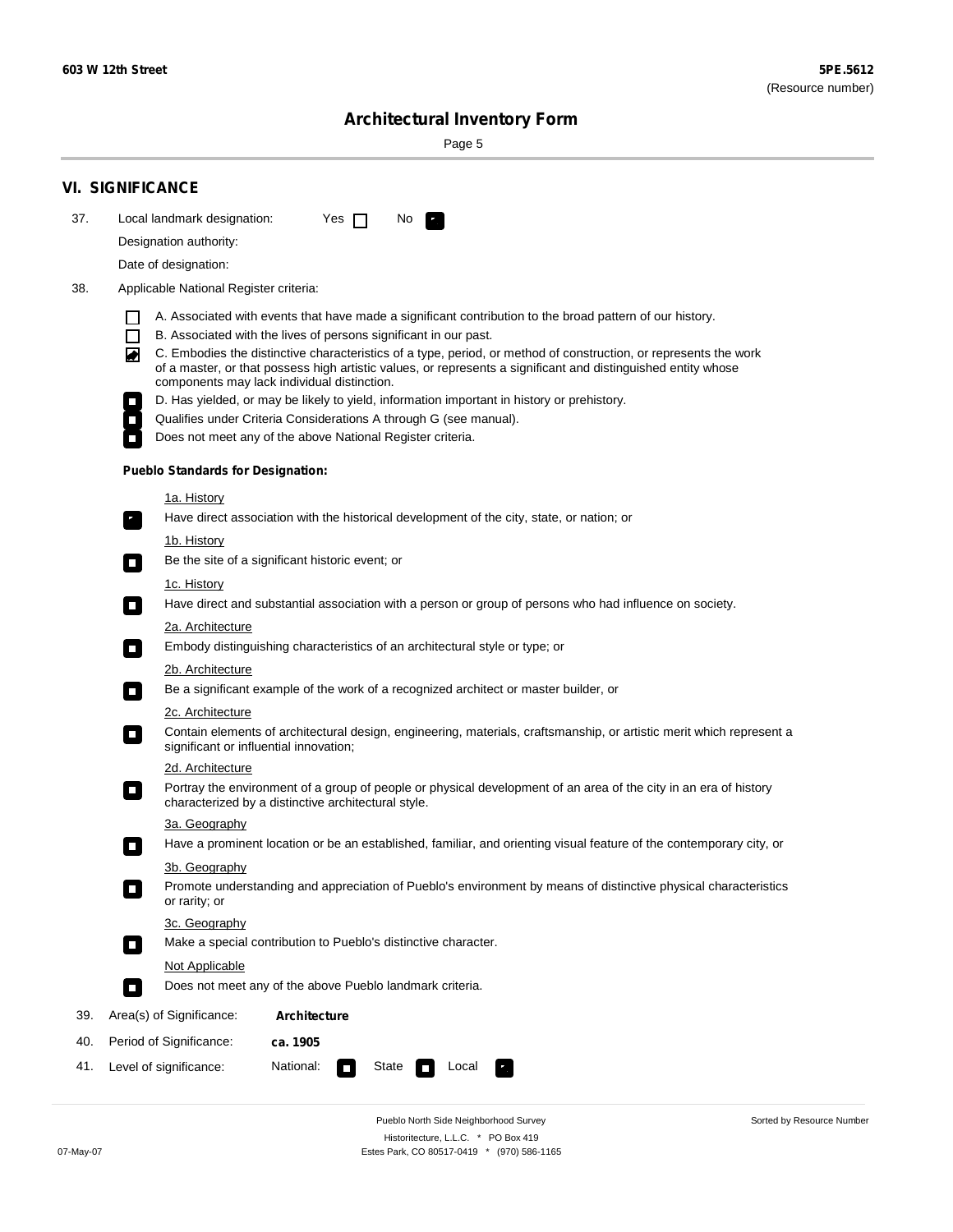Page 6

#### 42. Statement of significance:

This property is historically significant under Pueblo Local Landmark criterion 1A for its association with the development of Pueblo's North Side Neighborhood, reflecting a period when more architecturally sophisticated buildings like this one joined the smaller, plainer dwellings originally constructed here. It is architecturally significant under National Register criterion C (Pueblo Local Landmark criterion 2A) as an example of the foursquare form. However, the levels of architectural and historical significance, combined with physical integrity, are not to the extent that this property would qualify for individual listing in the National Register of Historic Places, the Colorado State Register of Historic Properties, or as a City of Pueblo **Landmark. Nonetheless, it is a contributing resource within any potential historic district.**

43. Assessment of historic physical integrity related to significance:

Constructed around 1905, this building exhibits a moderate level of physical integrity relative to the seven aspects of integrity as defined by the National Park Service and the Colorado Historical Society: location, setting, design, materials, workmanship, feeling, and association. While the building has had no additions, the original exterior wall cladding and front **porch have been modified.**

#### **VII. NATIONAL REGISTER ELIGIBILITY ASSESSMENT**

|                                                       | Pueblo's North Side Neighborhood represents the evolution of the city's professional middle and upper<br>Discuss:<br>classes Its diversity of architectural styles and forms directly represents the city's changing economic and |                                              |                                 |  |  |                              |                       |                  |
|-------------------------------------------------------|-----------------------------------------------------------------------------------------------------------------------------------------------------------------------------------------------------------------------------------|----------------------------------------------|---------------------------------|--|--|------------------------------|-----------------------|------------------|
| Is there National Register district potential?<br>45. |                                                                                                                                                                                                                                   |                                              | No $\Box$<br>Yes $\blacksquare$ |  |  |                              |                       |                  |
|                                                       |                                                                                                                                                                                                                                   | Local landmark eligibility field assessment: |                                 |  |  | $\Box$ Individually eligible | <b>R</b> Not eligible | $\Box$ Need data |
| 44.                                                   | National Register eligibility field assessment:                                                                                                                                                                                   | $\Box$ Individually eligible                 |                                 |  |  | <b>Not eligible</b>          | $\Box$ Need data      |                  |

**classes. Its diversity of architectural styles and forms directly represents the city's changing economic and cultural climates. As well, the neighborhood is distinctive because it appears to have evolved independently of the area's dominant industry, steel manufacturing.**

Yes

Yes **not** Not N/A

No **DI**N/A

If there is National Register district potential, is this building contributing:

46. If the building is in existing National Register district, is it contributing:

#### **VIII. RECORDING INFORMATION**

| 47. | Photograph numbers): | <b>CD-ROM Photo Disc: North Side Photos</b><br>File Name(s): 12thstw603                                                       |
|-----|----------------------|-------------------------------------------------------------------------------------------------------------------------------|
|     | Negatives filed at:  | <b>Special Collections</b><br><b>Robert Hoag Rawlings Public Library</b><br>100 East Abriendo Avenue<br>Pueblo, CO 81004-4290 |
| 48. | Report title:        | <b>Pueblo North Side Neighborhood Survey</b>                                                                                  |
| 49. | $Date(s)$ :          | 06/15/2005                                                                                                                    |
| 50. | Recorder(s):         | <b>Adam Thomas</b>                                                                                                            |
| 51. | Organization:        | Historitecture, L.L.C.                                                                                                        |
| 52. | Address:             | <b>PO Box 419</b>                                                                                                             |
|     |                      | Estes Park, CO 80517-0419                                                                                                     |
| 53. | Phone number(s):     | (970) 586-1165                                                                                                                |
|     |                      |                                                                                                                               |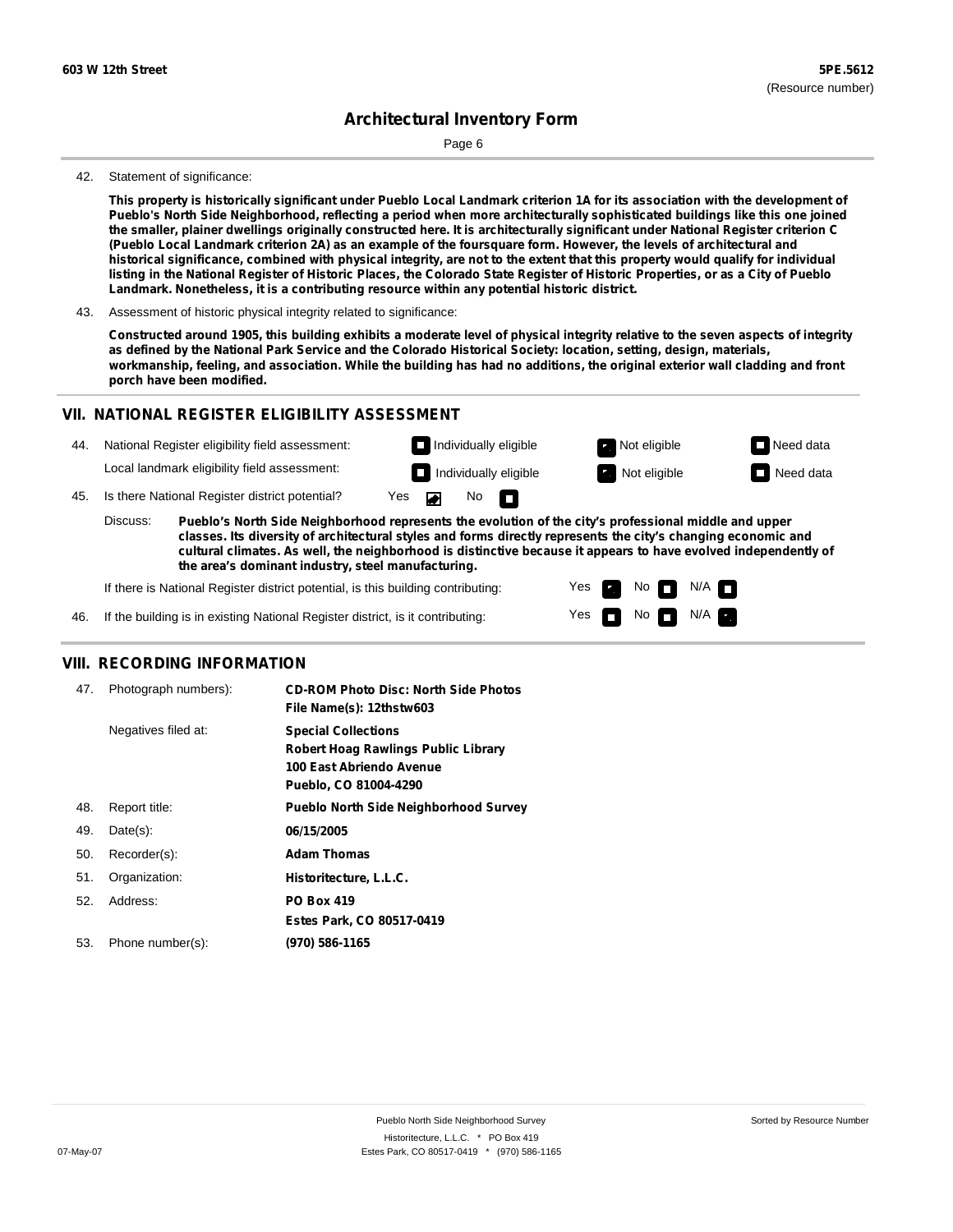Page 7